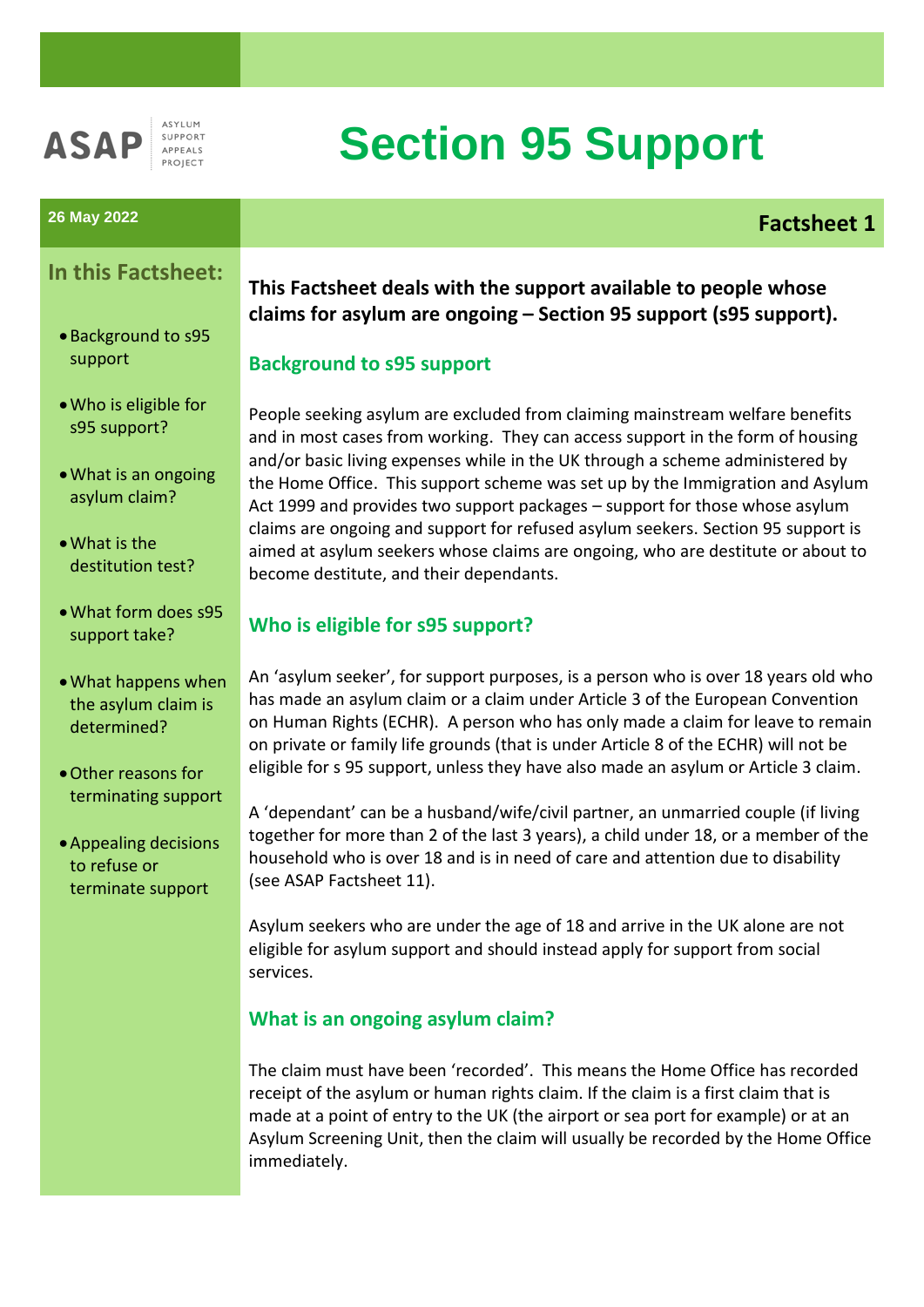**ASAP** 

**Factsheet 1**

**Section 95**

1

**Support** 

If a person has made a previous claim which was refused or withdrawn and is making a fresh asylum claim they will not usually be entitled to s95 support but may be eligible for Section 4 support (s4 support) or Schedule 10 support (sch 10 support)(see ASAP Factsheet 2, Factsheet 10 and ASAP briefings on claims that have been withdrawn and sch 10 support).

The claim must not have been 'determined'. So, when the asylum seeker applies for s95 support, they must still be waiting for a final decision on their asylum claim either from the Home Office or the Asylum and Immigration Tribunal (if they have appealed). If their claim has been refused and all appeals have been determined, they will not be eligible for s95 support, but they may be eligible for s4 support (see ASAP Factsheet 2 and 12). If an appeal is made late ('out of time') they will not be eligible for s95 support, but they may be eligible for s4 support (see ASAP Factsheets 2 and 12).

Whilst the Home Office is deciding whether to admit the person's asylum claim to the UK system under the inadmissibility rules<sup>1</sup>, they remain an asylum seeker and may be entitled to s95 support. Their asylum claim is 'determined' if the Home Office decides to treat it as inadmissible so they will no longer be eligible for s95 support but may be eligible for s4 support (See ASAP Factsheet 2 and 12).

The Home Office must refuse support to applicants with no dependent children if they did not claim asylum as soon as reasonably practical after their entry into the UK (usually 3 days). This is known as a 'Section 55' decision. However, support must still be granted if it is needed to avoid a human rights breach. This will usually be the case if the asylum seeker would be made destitute and street homeless without asylum support. Therefore, in practice, the Home Office do not make 'section 55' decisions when asylum seekers apply for both accommodation and financial support (see below).

# **What is the destitution test?**

Asylum seekers are entitled to s95 support if they meet the destitution test. A person is 'destitute' if they do not have adequate accommodation or enough money to meet essential living needs for themselves and any dependants now or within the next 14 days. The period of time is 56 days if the asylum seeker is already in receipt of Home Office support (See ASAP Factsheet 5).

# **What form does s95 support take?**

Section 95 support can take the form of subsistence only (i.e. cash only support) or if the asylum seeker does have somewhere to stay pending their asylum claim, accommodation and subsistence support. Only a minority of people on s95 support apply for 'subsistence only' support.

<sup>&</sup>lt;sup>1</sup> See Immigration Rule 345A-D and s16 Nationality and Borders Act 22 which will come into force on 28 June 2022.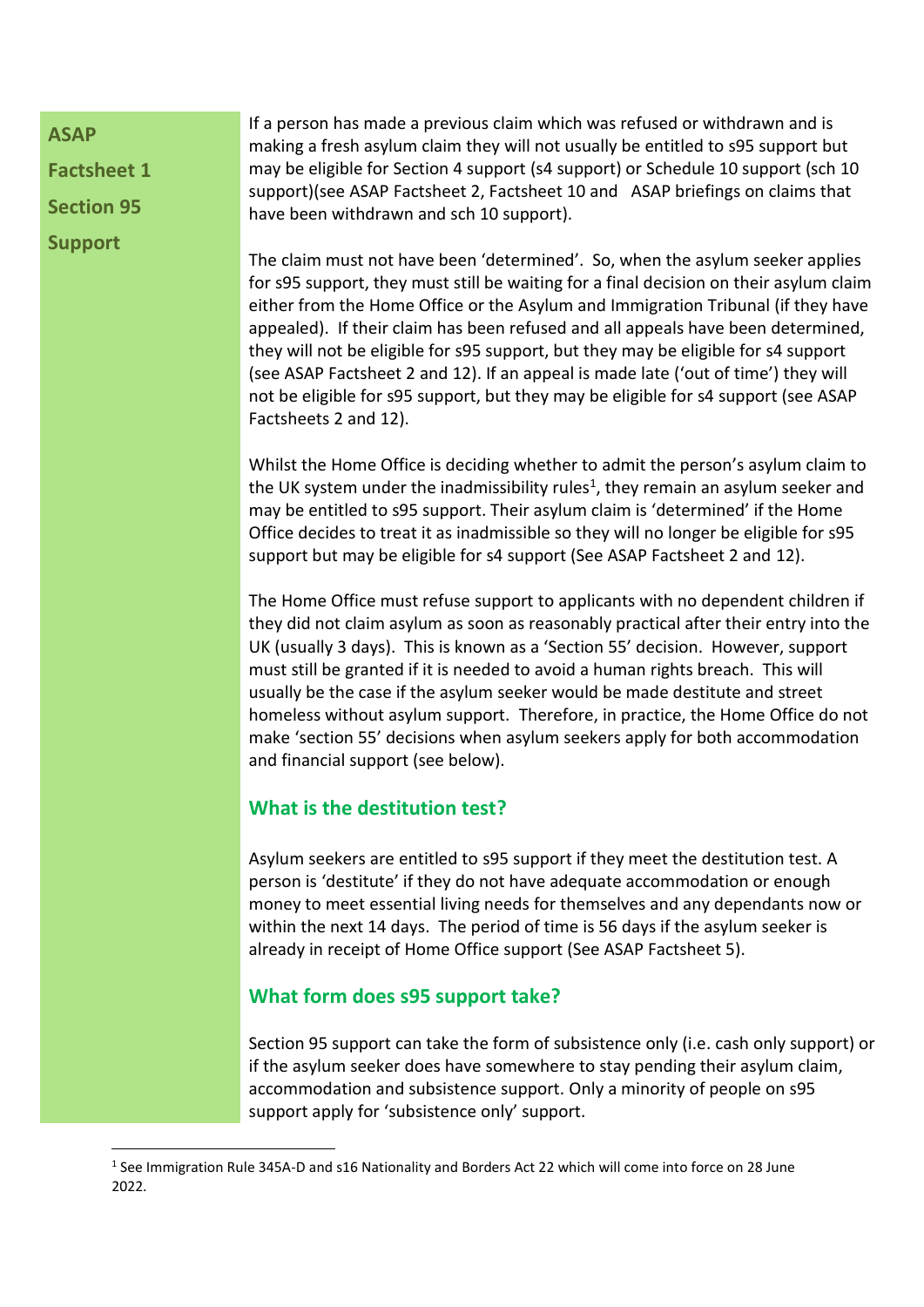**The information contained in this Factsheet is intended for guidance only. While every effort is made to ensure it is correct a time of publication, it should not be used as a substitute for legal advice. For client specific advice please contact ASAP**

**.** 

Asylum seekers who are accommodated in self-catered dispersal accommodation are accommodated outside of London and the South East of England under the Home Office's dispersal policy<sup>2</sup>. Accommodation can be provided in London in exceptional circumstances. For those in this type of accommodation the level of cash support provided is currently £40.85 per week per person (adults and children receive the same). Support is provided though a debit card called the ASPEN card. Additional payments are available in limited circumstances (see ASAP Factsheet 9).

s95 support can also be provided in full board accommodation. Partly due to the pandemic, there has been an increased and widespread use of full board facilities, with many individuals remaining in these facilities for long periods. Those that have been assessed as eligible to receive s95 support who are being supported in full board accommodation should receive £8.24. per person for clothing and travel needs provided through the ASPEN card. Full board accommodation can either be in hotels or in larger "accommodation centres"<sup>3</sup>.

#### **What happens when the asylum claim is determined?**

An asylum seeker will only be eligible for support whilst their asylum claim is being considered. If an asylum seeker's claim is refused and they have exhausted their appeal rights, s95 will stop after 21 days. There is no right of appeal to the Asylum Support Tribunal (AST) in this circumstance. However, they may become eligible for s4 support (see ASAP Factsheet 2 and 12).

The exception to this rule is when there is a dependent child(ren) under 18 living in the household when the asylum claim is refused. In this circumstance, support will continue until the youngest child turns 18 or the family leave the UK. This exception does not apply to families whose first child is born after they exhaust their appeal rights.

If the asylum seeker has been granted leave to stay in the UK, their s95 support will end after 28 days. This is because they will usually become entitled to work and to claim mainstream benefits administered by the Department of Work and Pensions.

#### **Other reasons why support can be terminated**

Support can be terminated while the asylum seeker is waiting for a decision on their asylum claim for a variety of reasons. This could be that the asylum seeker

<sup>&</sup>lt;sup>2</sup> In April 2022, the Home Office announced a move to a "full dispersal model". At the time of writing it is unclear whether this means a reversal of the long-standing position regarding dispersing asylum seekers away from London and the South East of England.

<sup>&</sup>lt;sup>3</sup> At the time of writing this sort of support is provided at Napier Barracks, with a second site being prepared at Linton-on-Ouse.